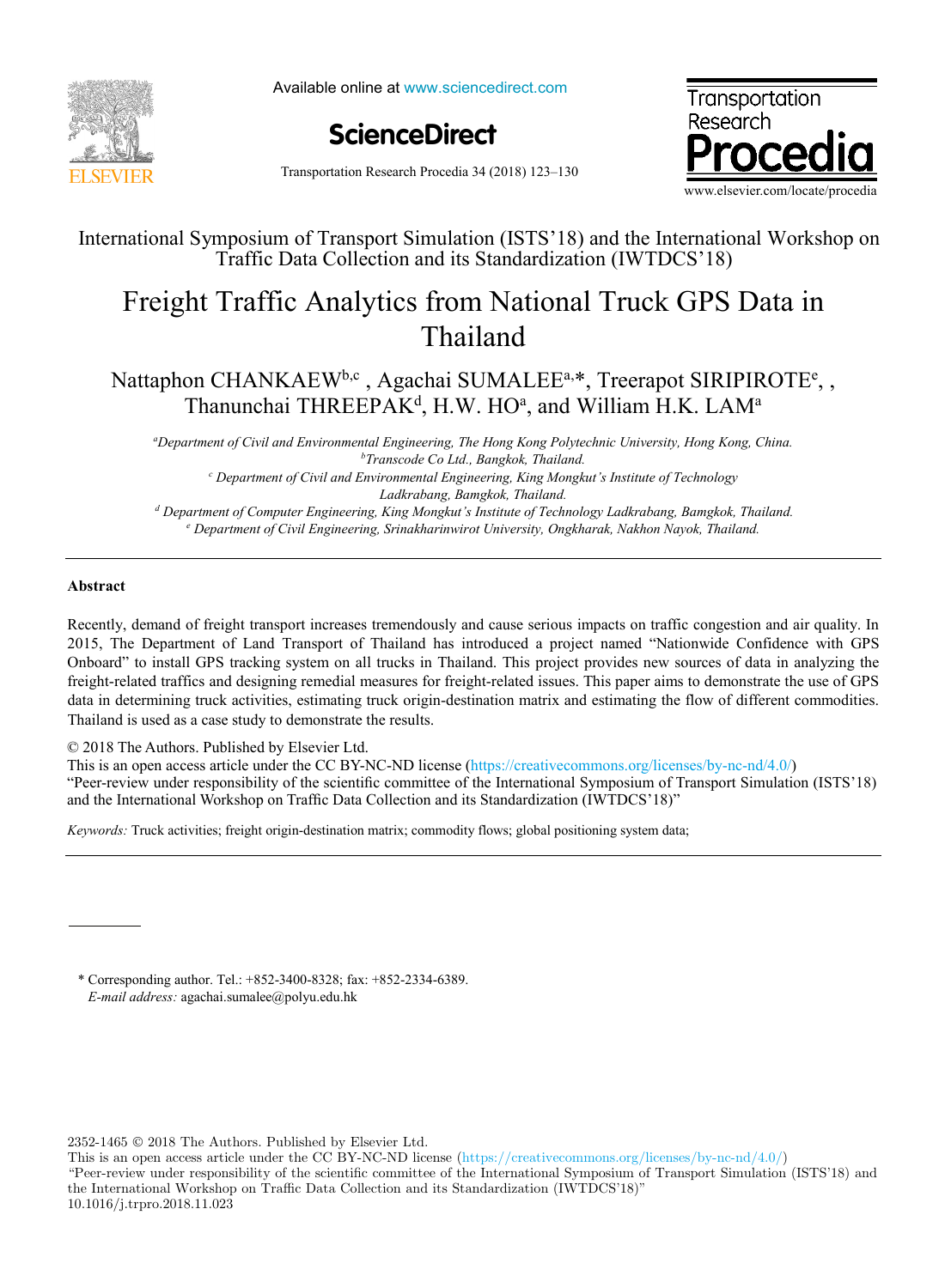### **1. Introduction**

Owing to the advancement of transportation and communication technologies, globalization is the hot topic in various aspects (e.g., economy) for the recent decade. In contrast to several decades ago, most of the goods consumed nowadays are produced over hundreds kilometers away. Thus, the demand of freight transport increases tremendously and cause serious impacts on traffic congestion and air quality. To manage freight traffics for removing their adverse impacts, engineers and researchers have adopted various methods to collect/generate freightrelated information for their design of remedial measures. As the traditional sources of data for freight-related studies are mainly from planning-related sources (e.g., land use data) and require substantial manual operations, the evaluation of freight-related information will be highly inefficient and the results could be easily outdated. Recently, with the increasing use of new data sources (e.g., Global Positioning System (GPS), Bluetooth, WiFi, RFID, etc), which in nature are more real-time and disaggregated, new methods are developed for the freight-related studies to improve their accuracy and efficiency. In 2015, The Department of Land Transport of Thailand has introduced a project named "Nationwide Confidence with GPS Onboard" to install GPS tracking system on all trucks in Thailand. As of January 31, 2017, 23.2% (91,361) of the targeted trucks/trailers are installed with GPS tracking system and the installation is expected to finish in 2019. The installed GPS devices will send back GPS data to the authority's database for every 1 minute through 3G wireless mobile network and internet. Each record of GPS data is consist of a timestamp, device ID, latitude, longitude and speed. In this study, these records of truck GPS data is the basis for various freight traffic analyses.

The estimation of trip table information, or origin-destination (OD) matrix, has long been a major area of research in the literature of transportation network analysis. The estimation of trip table can be classified into two different approaches: (i) top-down approach, and (ii) bottom-up approach. For the top-down approach, four-step model is generally used to reproduce the OD trips for the internal and external traffic zones. Furthermore, the trip table is heuristically adjusted, or calibrated, to fit with the collected traffic counts (e.g. applying of origin-destination Kfactors in Ortuzar and Willumsen, 2011). To adopt statistical approach in the estimation of trip tables, the observed data from road network (e.g. link counts) is directly used in the calibration procedures for the bottom-up approaches. By defining the observed data on road networks as the preferred outputs of the model, the parameters of the model (trip table) are then adjusted accordingly. For instance, traffic counts and prior trip tables are used directly in the model to statistically estimate/update a trip table in this bottom-up approach (Bell, 1991; Cascetta, 1984, 1993; Maher, 1983; Watling, 1994; Yang et al., 1992, 1994; Yang, 1995).

In the context of intelligent transportation systems (ITS), Hu et al. (2001) extended the problem of trip table estimations by using adaptive Kalman filtering to estimate dynamic assignment matrices and OD demands. In considering models to estimate/predict different types of traffic characteristics and/or information, Lao et al. (2012) developed a Gaussian mixture model to estimate travel speeds and type-dependent vehicle volumes using loop detectors. Also, Yuan et al. (2014) adopted a traffic flow model to predict the travel speeds by using two sources of traffic data (loop detector and floating car data) with Kalman filtering. Ideally, data used in the estimation of OD flows should be collected by GPS-based travel surveys. For example, the activity-travel data collected by GPS equipments installed on probe vehicles or carried by travelers. Wolf et al. (2004) developed an automated process to predict travelers' destinations and trip purposes from vehicle GPS traces. In addition, Frignani et al. (2010) has also collected highly accurate activity-travel data (e.g. the chosen activity type, destination and mode) from internetbased interaction travel feedback systems enhanced with GPS data. To identify the chosen paths from GPS traces of tracked vehicles, a topological map-matching method is normally used (Felipe et al., 2016). Apart from tracing the chosen paths, Greaves and Figliozzi (2008) used the difference of time stamps between GPS-to-satellite communications to determine the running and stopping status, which are the two major statuses, of the tracked vehicles. According to their investigations, 240 seconds can be taken as an acceptable threshold to distinguish the stopping and running status of vehicles. In addition, McCormack et al. (2010) suggested that there exist insignificant truck movements at Washington metropolitan area, which could be resulted from the short movements inside large plants/industrial zones or the GPS signal inaccuracy. Such insignificant truck movements are spurious trips that could lower the accuracy of trip table estimation. In McCormack et al. (2010), to eliminate such trips, distances between two consecutive GPS records, which are the records feedback from the GPS devices with the frequency of every  $0.5 \sim 15$  minutes, were adopted for screening the collected GPS data and trips. For instance, trips will be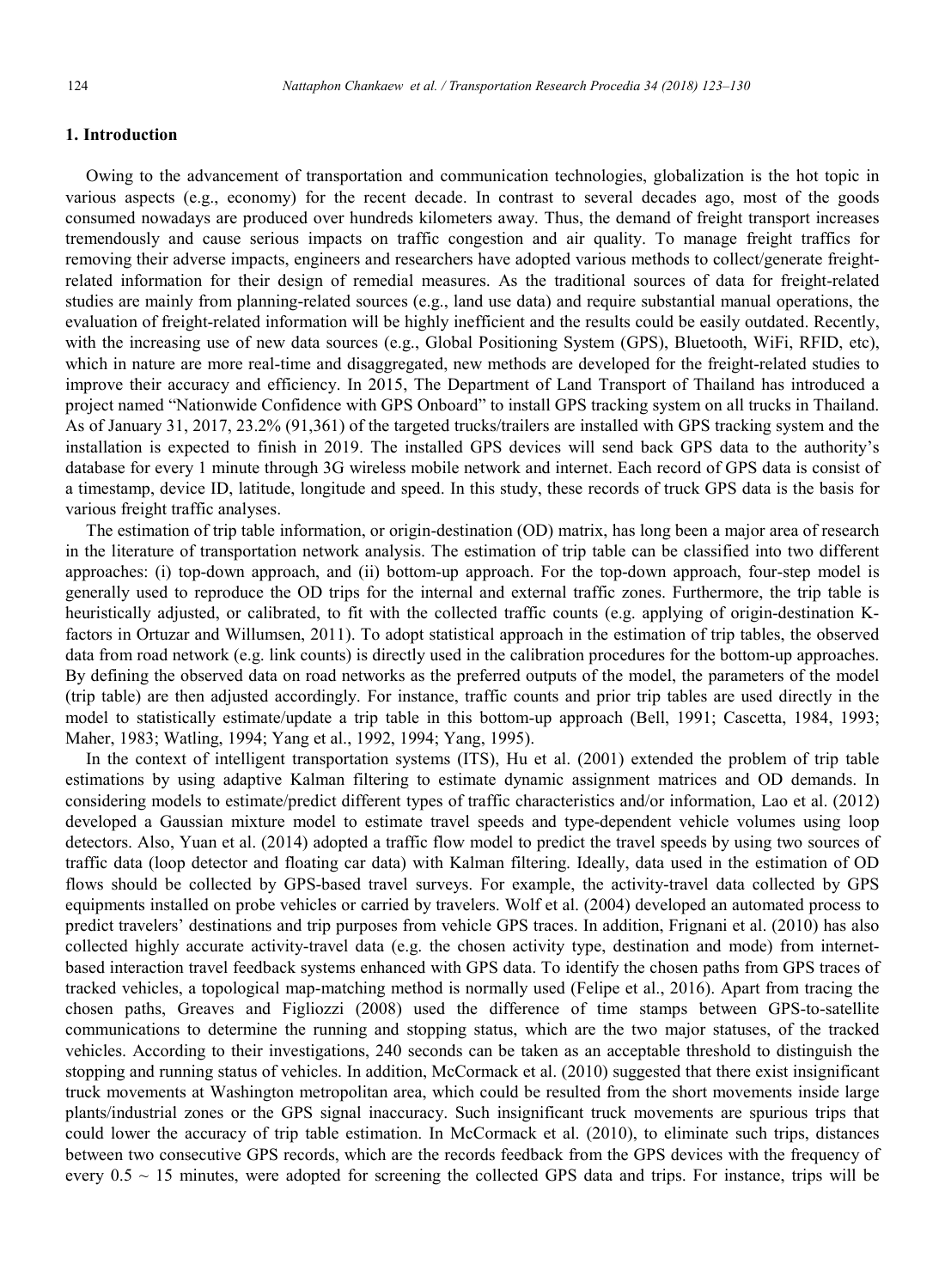removed if the distance between two consecutive GPS records is less than 65 feet (McCormack et al., 2010). Recently, Yang et al. (2014) adopted a support vector machine method (SVM) to identify freight delivery stops using GPS data in New York City. Stop features (e.g. stop durations and distances to center of city) are used to classify all stops into delivery stops and non-delivery stops (e.g. stops due to traffics or rests).

This paper is organized as follows. The next section shows the results of truck activities in Thailand based on the analysis from the collected GPS data. Section 3 shows the estimated truck OD flows in Thailand from the passive GPS data and traffic counts. The results of the commodity flows in Thailand will be described in Section 4. Lastly, concluding remarks will be given in Section 5.

#### **2. Analysis of Thai truck activities from GPS data**

Data/information, depending on the characteristics of data collection methods, is suffered from different types and degrees of error. Thus, basically there is no collected data/information that could be completely accurate. To improve the accuracy of collected data/information, various criteria/procedures, which are developed based on experience and the characteristics of application, are adopted in accordance to different data collection methods to screen out the inaccurate data/information. For example, missing, incomplete and unreasonable (e.g., speed is larger than 200 km/h) GPS data, and abnormally high link counts (say 20,000 veh/hr) from loop detectors will be screened out to improve accuracy. Moreover, some systematic errors of the data collection methods (e.g., inaccuracy of GPS location, missing counts in loop detectors, etc) cannot not be easily removed. Thus, there is no simple conclusion on which type of data/information is more accurate, the accuracy of data/information relies on the collection methods, screening procedures adopted, and the required application of the data/information. Despite the possibility of introducing data inconsistency, which is a challenging task to tackle, recent studies tend to fuse multiple sources of data/information for improving accuracy, especially lowering the impact of systematic errors from each source of data/information.

In this section, the truck GPS data from Thailand will be analyzed to determine the corresponding activities. To effectively and efficiently analyzing the GPS data, the collected GPS data should first be screened, which aims to remove the incomplete data (e.g., missing GPS time logs or large time gap between GPS records), and sorted in accordance to the time stamp. Distance and difference of time stamps between any two consecutive GPS records of the sorted GPS data are then determined for identifying the potential truck stops. Potential truck stops from raw GPS data are defined by the locations where the trucks stop and do some activities (e.g., loading goods), which exclude the delay from traffics. To eliminate unwanted truck stops due to traffic stops, this study has adopted a 20 minutes dwell-time buffer to determine a potential truck stop. In addition, for the distance between two consecutive potential truck stops that is less than 2 kilometers, the movement is considered as insignificant movement (e.g., movements within an industrial estate) and the latter potential truck stop will be removed. After removing the unwanted potential truck stops due to insignificant movements, a list of effective truck stops, which trucks are performing some activities, are formed.

With the processed GPS data, the type of activity for each of the effective truck stops will be determined by using the maximum likelihood estimation method proposed in Siripirote et al. (2017). In Siripirote et al. (2017), the vehicle stop duration  $(y)$  and the distance from the nearest road to stop points  $(x)$  for each of the activity type  $(f)$  are taken as log-normally and independently distributed random variables. In this study, the definition of road is taken as all the vehicle accessible roads in Thailand that are extracted from the geographic information system (GIS). The attributes (i.e., mean and variance) of these random variables are estimated by a maximum likelihood problem defined by the joint probability density function of the random variables that reproduce the observations (i.e., the dwell time from the GPS data, actual activity carried out, etc). With the calibrated attributes, the probability density functions for the random variables are defined. Thus, the joint probability of each activity types for each effective truck stop extracted from the GPS data could be calculated and the activity type with the highest probability is chosen as the activity type for that effective truck stop. Similar to Siripirote et al. (2017), this study will consider an update of activity type probability, by applying the Bayesian rule, based on the known land use information (e.g., sea/river port, container yards, container depot, cargos, etc.) from the GIS map of the stop location.

In this study, 10,190 effective truck stops, which cover 3% of all the identified effective truck stops within Thailand, was randomly selected for calibrating the probability density functions of the random variables. Types of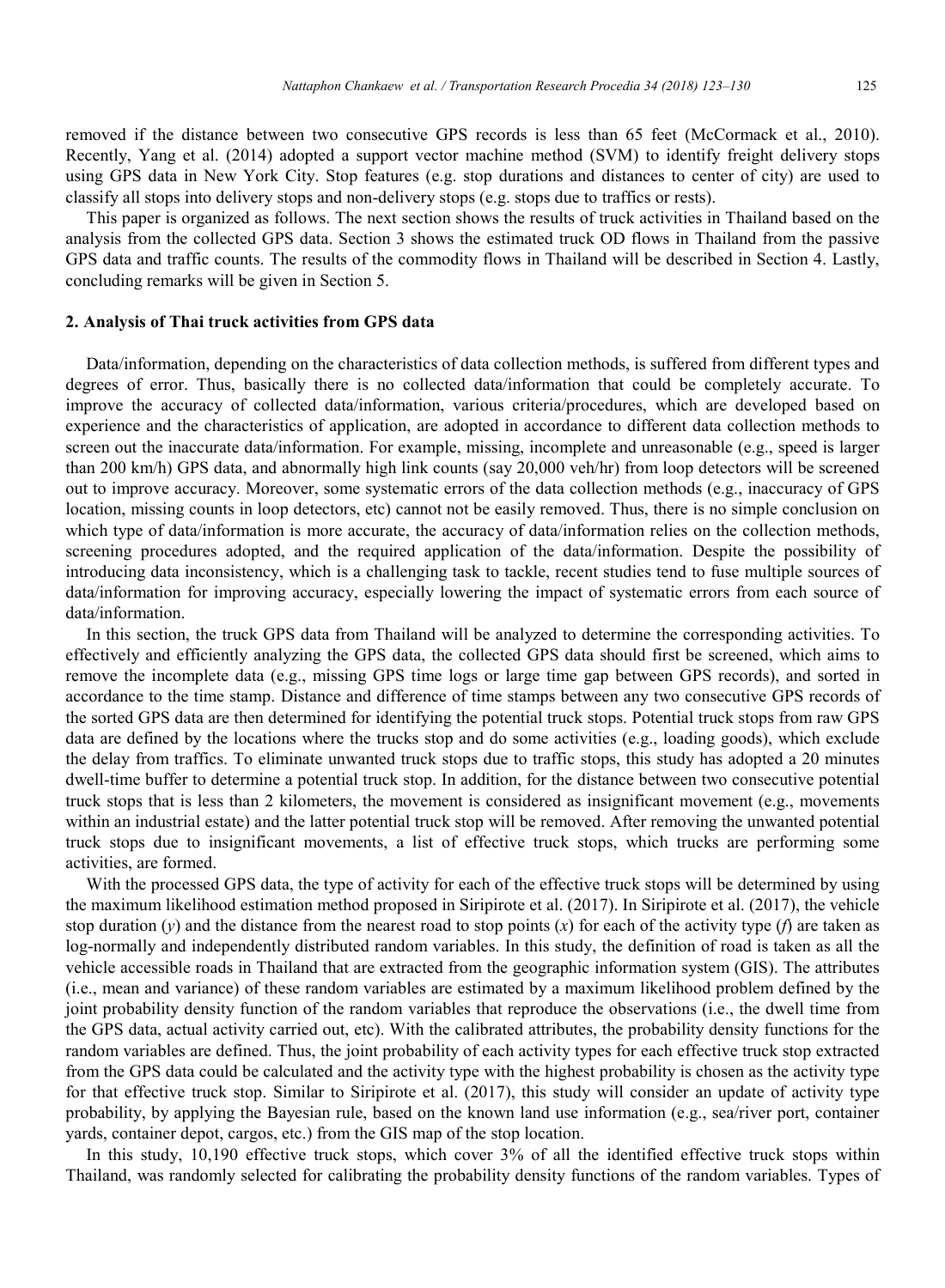All type

activity for the effective truck stops are illustratively classified into 2 main categories: rest and load-unload. Also, the model parameters are divided into 7 subclasses based on specific types of major commodities of Thailand: Beverage, sugar, rice, animal fees, paper, mixed concrete, and container freight. The estimated mean and standard deviations of stop durations( $v$ ) and distance from major road/highway to stop points (x) are estimated and shown in Table 1.

| Parameter                        | Activity type | Types of goods |        |        |                |        |                      |                   |         |
|----------------------------------|---------------|----------------|--------|--------|----------------|--------|----------------------|-------------------|---------|
|                                  |               | Beverage       | Sugar  | Rice   | Animal<br>feed | Paper  | Container<br>freight | Mixed<br>concrete | All typ |
| Mean distance to<br>road (m)     | Rest          | 23.43          | 20.62  | 26.42  | 29.37          | 31.82  | 32.53                | 67.10             | 45.28   |
|                                  | Load-unload   | 378.04         | 243.73 | 173.68 | 197.79         | 642.26 | 430.52               | 520.61            | 426.24  |
| SD of distance to<br>road (m)    | Rest          | 5.22           | 4.81   | 5.88   | 5.93           | 6.43   | 6.91                 | 12.18             | 7.29    |
|                                  | Load-unload   | 37.90          | 26.89  | 20.92  | 23.82          | 64.39  | 43.16                | 52.19             | 42.73   |
| Mean activity<br>duration (min)  | Rest          | 60.42          | 76.04  | 70.09  | 42.71          | 68.12  | 41.26                | 37.44             | 43.81   |
|                                  | Load-unload   | 100.46         | 115.41 | 139.55 | 151.18         | 115.56 | 73.79                | 117.74            | 73.06   |
| SD of activity<br>duration (min) | Rest          | 9.11           | 11.47  | 9.86   | 7.31           | 10.28  | 5.80                 | 6.03              | 6.16    |
|                                  | Load-unload   | 14.13          | 15.07  | 18.22  | 19.74          | 16.26  | 11.13                | 15.37             | 11.02   |
| Number of truck stops            |               | 1447           | 878    | 1401   | 240            | 651    | 3447                 | 1198              | 10190   |



Fig. 1. (a) distributions of stop durations for rest purposes; (b) distributions of stop durations for load-unload purposes.

In Table 1, it could be seen that the mean stop (activity) durations for load-unload purpose are much higher than that for the rest purpose. The mean activity durations fall in a wide range (i.e., ranging from 73.79 minutes to 151.18 minutes) with animal feeds and rice are the two commodities with the longest load-unload duration for more than 2 hours. Such large range of mean activity duration of load-unload activities for different commodities could be explained by the different packing, size of trucks and handling requirements for these commodities. The standard deviations of stop (activity) durations for rest purpose and load-unload purpose are about 6.16 minutes and 11.02 minutes, respectively. For the estimated parameters for the distances (*x*) from the stop point to road, the mean distances for rest purpose is substantially less than the mean distance for load-unload purpose. Thus, it means that the locations where the trucks tend to stop for rest purpose are nearby roads while the load-unload locations (e.g.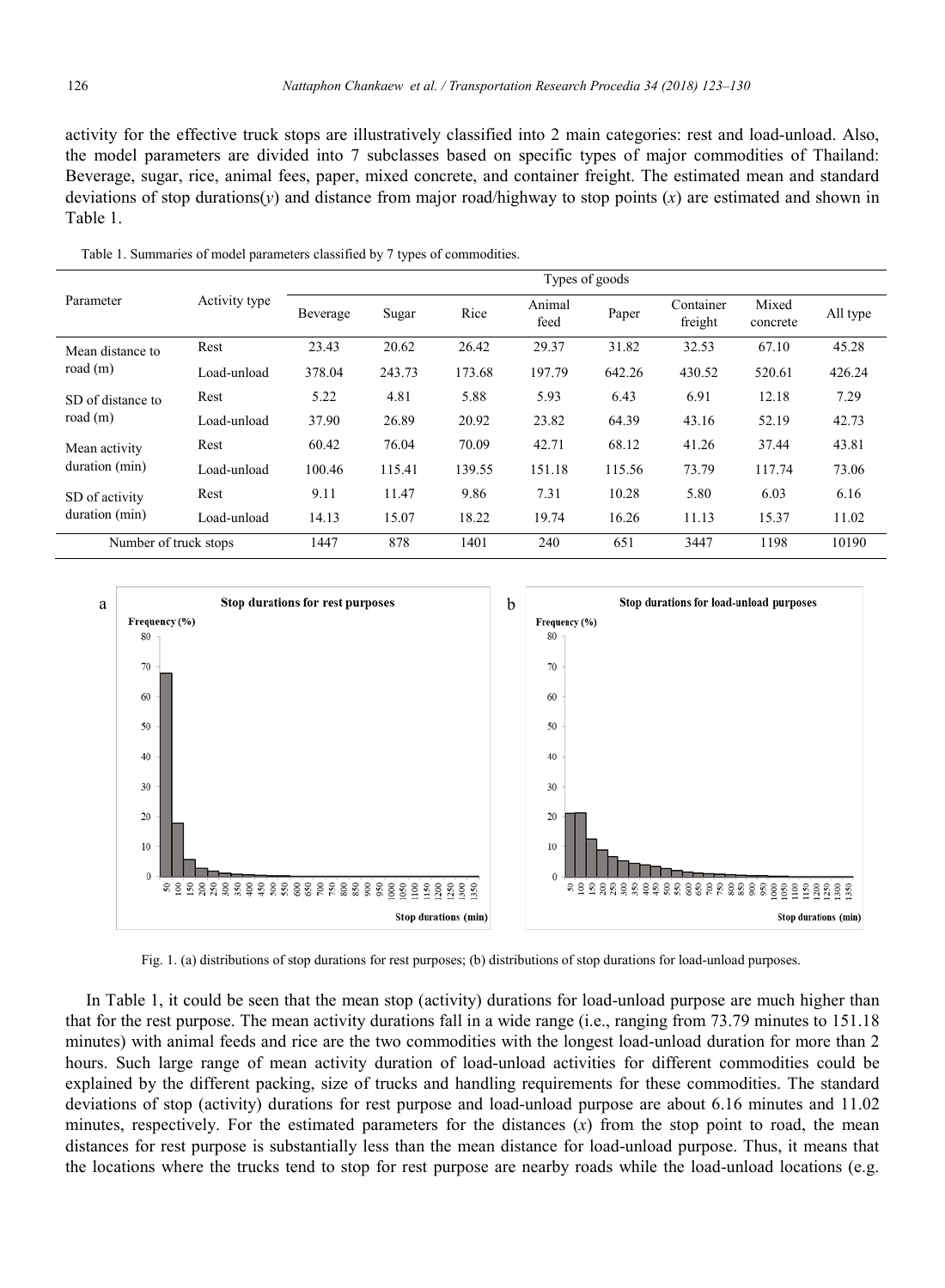factories, warehouses, or ports) are located further from roads. The SDs of the distance to road for the rest activities (i.e., between 18% and 23% of the corresponding mean) are in general larger than that for the load-unload (i.e., between 10% and 12% of the corresponding mean) as the locations for truck drivers to take their rest is not necessary fixed and, thus, more random. With the calibrated model, the identified effective truck stops from the truck GPS data are classified into rest and load-unload purpose with the corresponding distribution of stop durations shown in Fig. 1.

In Fig. 1(a), it could be seen that the majority (over 65%) of the stops for rest purpose have a duration less than 50 minutes, while none of these stops have a duration over 550 minutes. In contrast to the rest purpose, the stop durations for the load-unload purpose (Fig. 1b) is more spread out with the group of largest proportion (50  $\sim$  100 minutes) is just only around 20% of the total number of stops. Also, the stop duration for the load-unload purpose is up to 1050 minutes. Such spread out of the load-unload duration could be explained by the wide variety of the weights, packing and bulkiness of the commodities that directly affect the loading and unloading time. Based on the geographic location (from GPS information) of the effective truck stops, the stop durations could be categorized into different provinces. Considering the 76 provinces and 1 special administration area (Bangkok) in Thailand, it is found that the average stop durations for loading and unloading is ranging from 143.5 minutes (Rayong) to 249.5 minutes (Nan). On the other hand, the average stop duration for the rest purpose is ranging from 41.6 minutes (Phetchaburi) to 114.6 minutes (Yala).

#### **3. Estimation of truck origin-destination flows in Thailand from GPS data**

With the estimated loading and unloading activities of the tracked trucks from the GPS data, the origins and destinations of these tracked truck trips could be established. In this section, these OD flow information (around 10% sample of the total 1 million trucks registered in Thailand), together with the roadside traffic counts, are adopted to estimate the truck OD flows in Thailand based on the approach proposed in Siripirote et al. (2017). Similar study in using GPS data and traffic counts for the estimation of OD flows could be found in Kim et al. (2018). In Siripirote et al. (2017), it is proposed that the sampled truck OD flows  $(\hat{\bf t})$ , which are estimated from the GPS data and by the method introduced in the previous section, and the populated truck OD flows (**t**), which are the total flows for all trucks in Thailand, are related by a scalar matrix that gives the ratio between the corresponding flows. On the other hand, Siripirote et al. (2017) evaluates the link flow (**v**) of the OD flow (**t**) based on stochastic traffic assignment (Watling, 2006). Based on such settings, a maximum-likelihood estimation problem is setup for estimating truck OD flows of Thailand that will give the best fit of the sampled OD flows from GPS  $(\hat{\bf{t}})$  and the observed link counts  $(\hat{\bf{v}})$ .

In the traditional approaches, link counts are the only information adopted in estimating OD matrices. In adopting these approaches, some components of OD matrices may be omitted as the used paths of these components (i.e., OD pairs) may not pass through the link count stations. The OD estimation approach in Siripirote et al. (2017), and also in this paper, tackle this issue by including the sample truck OD flows, which are estimated from the GPS data, together with the link counts in the estimation of populated truck OD flow. As the sample OD flows, which are estimated based on the GPS data of the 10% trucks in Thailand, have a larger coverage than the link counts in terms of describing the truck OD matrix, the observability of flows for the minor components in the truck OD matrix will be substantially improved. Thus, the adopted truck OD estimation approach in this paper is able to provide a more accurate estimation of the minor components of the truck OD matrix. On the other hand, such high coverage could also helps to lower the chance of over-estimating the major components of the truck OD matrix as in the traditional approaches. Ultimately, with 100% of trucks are installed with GPS devices, which is the goal of "Nationwide Confidence with GPS Onboard" that have to be completed in 2019, all components of the truck OD matrix could be observed from the GPS data and no additional estimation is needed.

In the test case, the sampled OD–populated OD ratios were calculated from the numbers of GPS-installed trucks divided by the total number of trucks registered in Thailand, which is around 0.1 in this study. The sampled truck OD flows  $(\hat{\bf t})$  is input from the results of the previous section with the origins and destinations are classified into 926 different traffic analysis zones (i.e., 926 sub districts of provinces called "amphoes"). For the observed traffic counts, one-day traffic counts of trucks on road network are adopted. The traffic count stations are selected by OD covering flow rule such that a certain portion of trips between any OD pair will be observed (Yang and Zhou, 1998). After the OD flow estimations are carried out for the test case, the estimated truck volumes at chosen traffic counting locations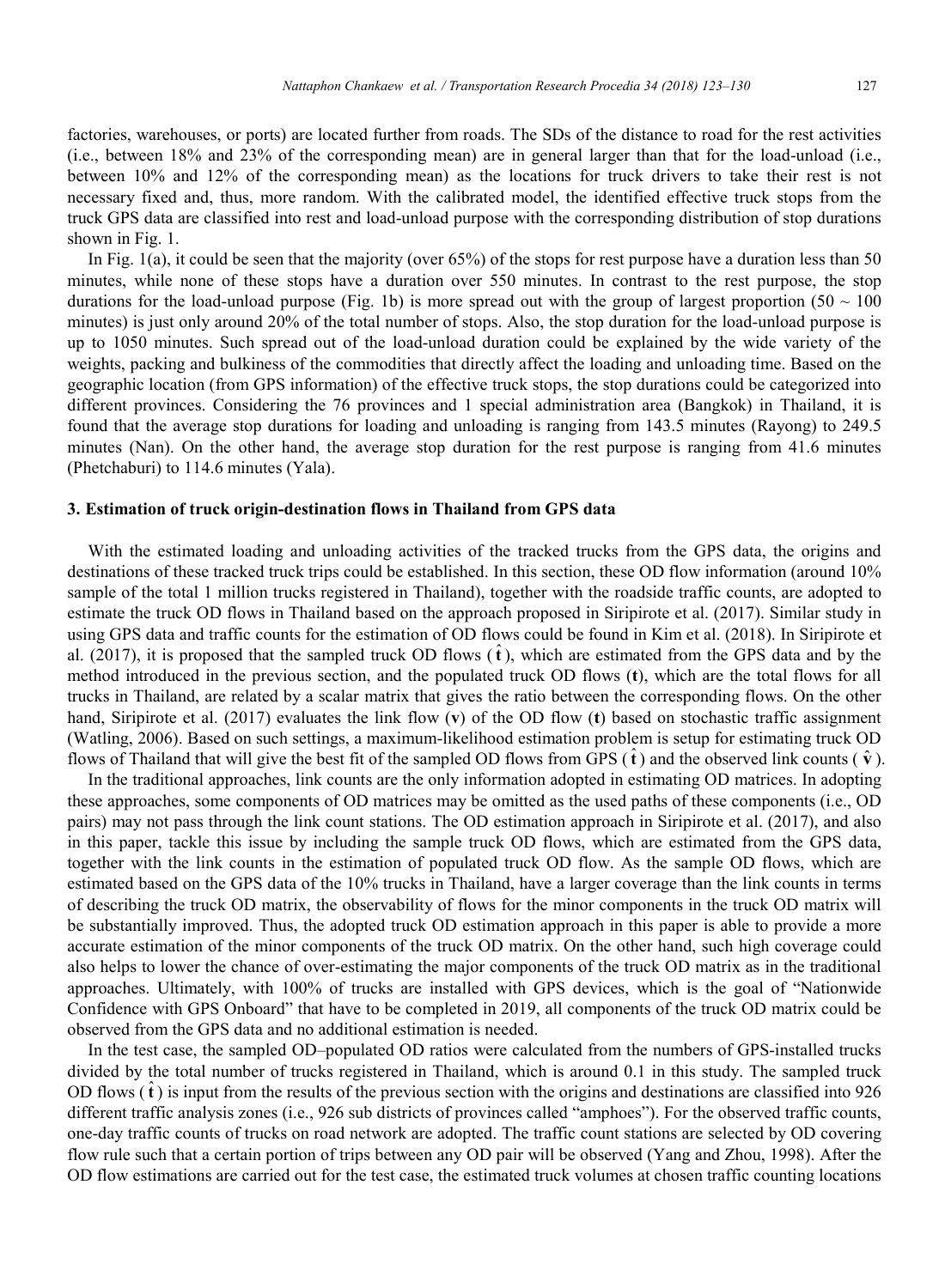are compared with the observed truck volumes (Fig. 2a). In Fig. 2(a), it could be seen that the estimation of populated truck OD flows (**t**) are reliable with high coefficient of determination (R-squared = 0.83). In this estimation, the total daily truck OD trips, excluding intrazonal trips (i.e. origin-destination trips travelling within same zone), is equal to 768,170 trips/day.



Fig. 2. (a) observed truck volumes vs estimated truck volumes at chosen traffic counting locations; (b) estimated one-day OD trips.

The estimated daily truck OD flows is grouped into different province and geographically plotted in the map of Thailand (Fig. 2b). It appears that the majority of OD trips are occurred between areas with high density of industries and/or factories. For instance, the two highest amounts of truck OD trips are travelling between Chonburi and Rayong (38,630 trips/day) and between Bangkok and Samuprakan (37,650 trips/day). Chonburi, where contains many industrial estates, has highest amounts of truck trips (94,047 trips/day) generated. The major destinations of truck trips generated from Chonburi are Rayong, Samutprakan, and Chonburi itself. Beside Chonburi, Bangkok (76,062 trips/day), Samut Prakan (73,351 trips/day), Saraburi (47,748 trips/day), Ayutthaya (45,819 trips/day), and Rayong (44,907 trips/day) are the other five major provinces in generating truck trips.

#### **4. Estimation of commodity flows in Thailand from GPS data**

In section 2, truck GPS data is analyzed to distinguish the rest and loading/unloading purpose of the tracked trucks. In this section, stops related to loading and unloading is further analyzed in order to estimate different commodity flows in Thailand (Siripirote et al., 2017). From the effective truck stops of a tracked truck, list of locations where this truck visited were recorded and considered as the travel patterns of this truck. To further identify between the loading and unloading activities, the location types of the visited locations, which could be extracted from GIS, and known travel patterns among such location types are considered. For instance, the travel pattern of trucks carrying rice consists of loaded truck trips from rice mills to distributors, rice exporters and animal feeds, and unloaded truck trips from these locations back to the rice mill. By considering the target locations of the commodity (e.g., rice mills, distributors, rice exporters and animal feeds for rice), the truck trips could classified into different commodities.

In this study, 7 types of commodities (rice, sugar, paper, animal feed, alcoholic beverage, oil, and mixed concrete) are selected to distinguish the commodity flows from the given travel patterns. Major stopping areas of these commodities (e.g. plants, cargo, warehouse, and port) are marked in GIS map to identify the location types of the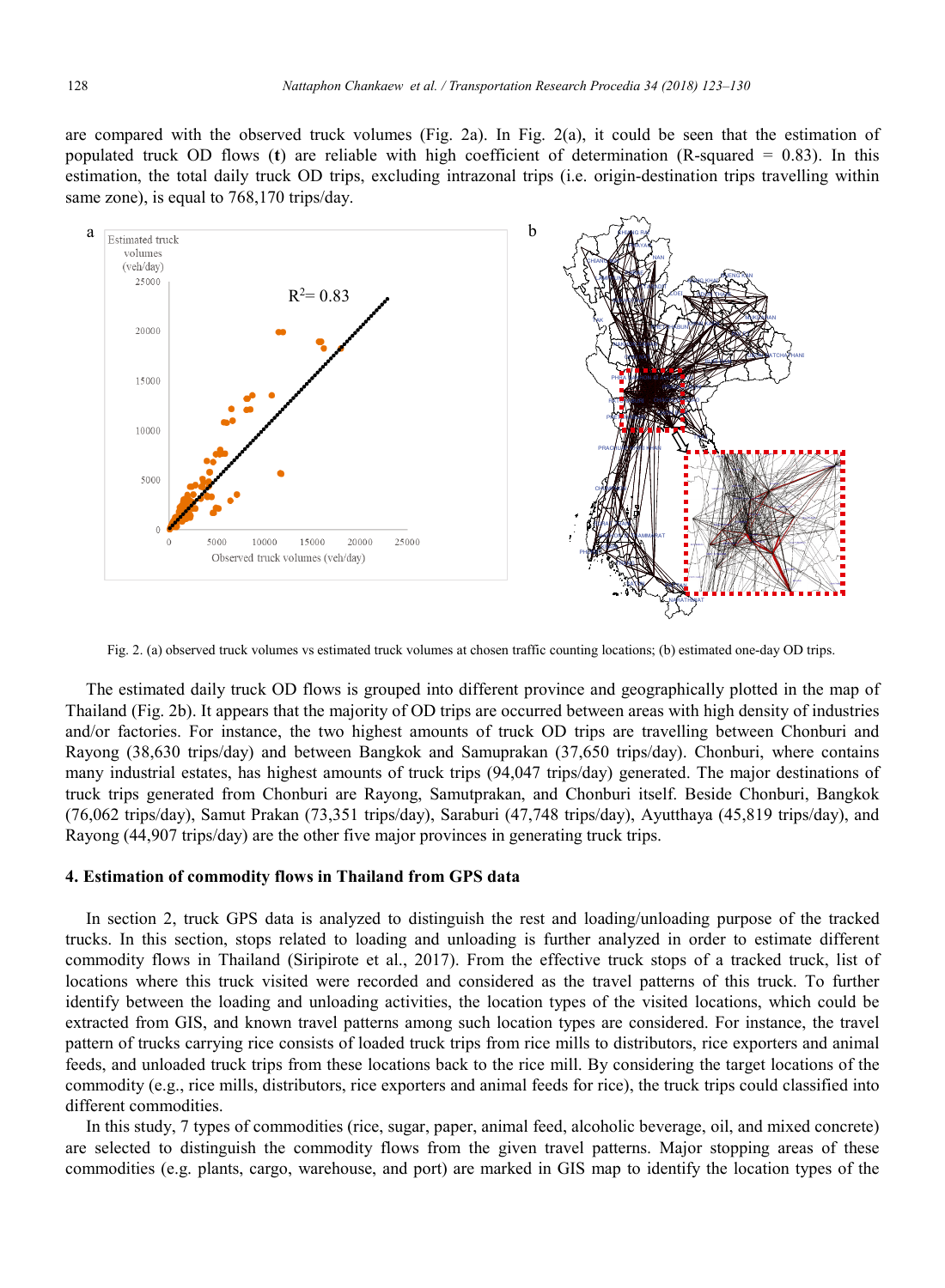effective truck stops. 9,601 effective truck stops (collected from 3,855 trucks), which are extracted from major stop locations, were individually examined to find out their travel patterns. Similarity, 20-minute stop duration and 2 kilometer movement are set as criteria in defining these effective truck stops. In this study, the trip status is defined as the status between 2 consecutive effective truck stops and is classified into loaded trips, unloaded trips, and stationary trips.



Fig. 3. (a) directions of commodity flows related with rice mills; (b) loaded trips of beer and alcoholic beverage (3 August 2017).

Analyzing the GPS data based on the aforementioned approach, the direction and, as well, the pattern of commodity flows for the 7 considered commodities could be established. For instance, Fig. 3(a) shows the directions of commodity flows related to rice mills. In term of the pattern of commodity flows, the proposed approach in Siripirote et al. (2017) has identified different flow pattern for each of the commodity (e.g., 14 different flow patterns for rice). For example, for a flow pattern of rice, the truck will first be loaded at rice mill. Then the truck will travels to food/beverage factory and warehouse to unload. Lastly the truck will travel back to rice mill. In this test case the proposed algorithm in Siripirote et al. (2017) could classified  $72 \sim 90\%$  of trip into the given patterns. By spatially aggregating the loaded truck trips, the flow of commodities within Thailand could be estimated and is found to be different for different commodities. Fig. 3(b) shows the loaded truck trips for beer and alcoholic beverage within Thailand. The ratios between loaded and unloaded trips (or simply called the load-unload ratios) are also calculated for evaluating the utilizations of trucks. If these ratios are high, the trucks, which travel along the roads, are more likely to have commodities. The current test case shows that the load-unload ratios of papers are less than one due to the long waiting time for unloading papers at the port. In addition, load-unload ratios of mixed concretes are almost one due to the unique travel patterns of mixed concretes between the concrete plants and construction sites.

#### **5. Conclusions**

In this paper, different freight related analytics are extracted and estimated from the Thai national truck GPS data. To efficiently analyzing the GPS data, the data is first screened to remove the incomplete data and sorted in accordance to the time stamp. The screened and sorted GPS data is applied to a maximum likelihood estimation model for finding the probabilities of the rest and load-unload activities that are used to determine the truck activity. It is found that, depending on the types of commodity, the stop durations for the loading/unloading activity are